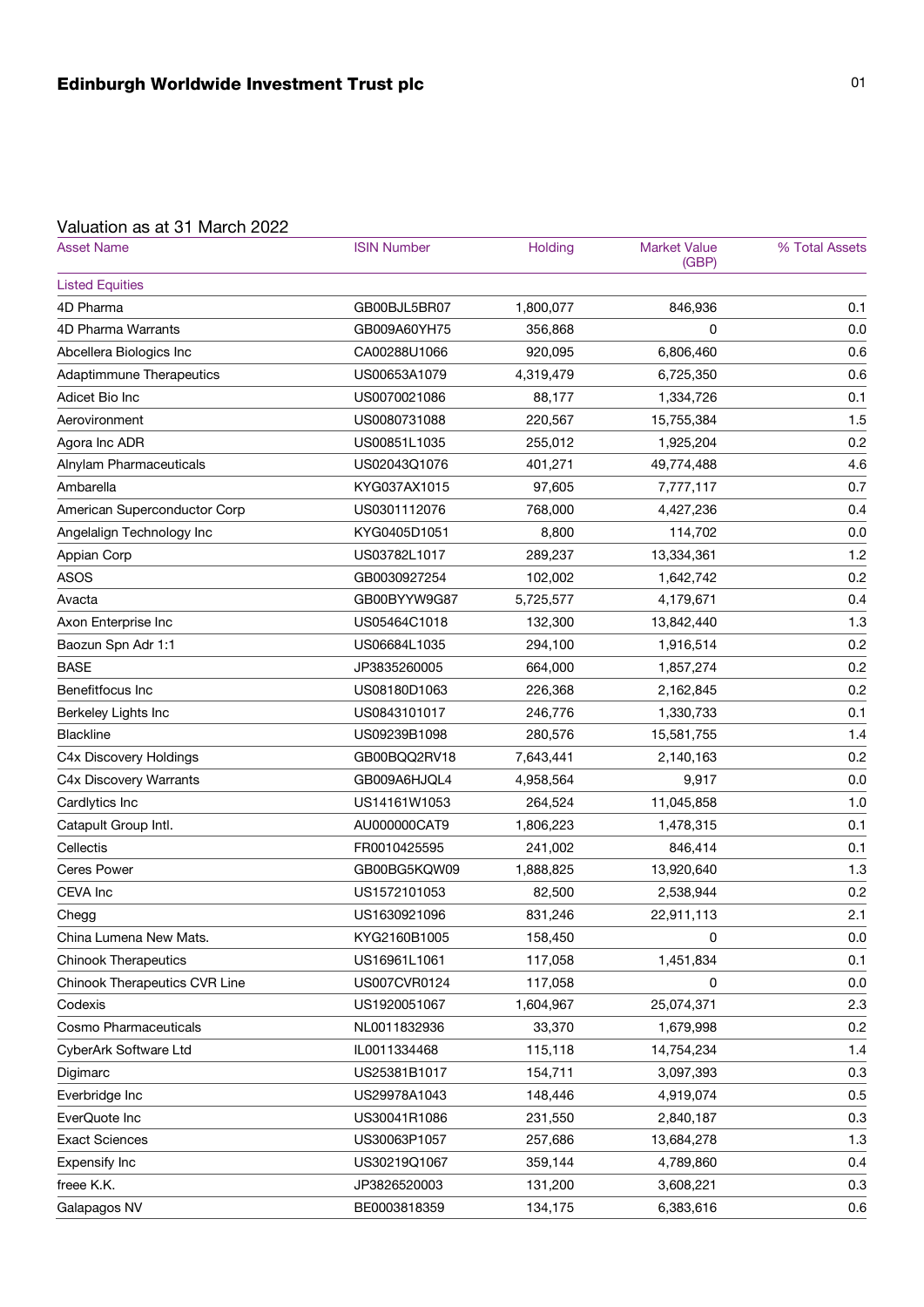## Edinburgh Worldwide Investment Trust plc 02 02

| Genmab                                                    | DK0010272202 | 55,171     | 15,469,003 | 1.4 |
|-----------------------------------------------------------|--------------|------------|------------|-----|
| Genus                                                     | GB0002074580 | 232,228    | 6,553,474  | 0.6 |
| <b>HUYA ADR</b>                                           | US44852D1081 | 621,141    | 2,104,043  | 0.2 |
| Ilika                                                     | GB00B608Z994 | 4,636,797  | 6,584,252  | 0.6 |
| Infomart Corp                                             | JP3153480003 | 1,554,400  | 6,429,314  | 0.6 |
| IP Group                                                  | GB00B128J450 | 5,473,725  | 4,915,405  | 0.5 |
| IPG Photonics Corp                                        | US44980X1090 | 90,336     | 7,525,885  | 0.7 |
| iRobot                                                    | US4627261005 | 128,312    | 6,174,647  | 0.6 |
| <b>ITM Power</b>                                          | GB00B0130H42 | 3,484,552  | 12,314,407 | 1.1 |
| JFrog Ltd                                                 | IL0011684185 | 414,081    | 8,472,519  | 0.8 |
| Kaleido Biosciences Inc                                   | US4833471000 | 289,103    | 355,711    | 0.0 |
| Kingdee Int'l Software Group                              | KYG525681477 | 10,203,000 | 17,217,414 | 1.6 |
| LendingTree                                               | US52603B1070 | 117,207    | 10,636,892 | 1.0 |
| LivePerson Inc                                            | US5381461012 | 247,880    | 4,591,800  | 0.4 |
| Liveramp Holdings Inc                                     | US53815P1084 | 295,075    | 8,377,248  | 0.8 |
| M <sub>3</sub>                                            | JP3435750009 | 280,000    | 7,830,127  | 0.7 |
| MarketAxess Holdings                                      | US57060D1081 | 111,862    | 28,886,249 | 2.7 |
| MonotaRO Co                                               | JP3922950005 | 696,000    | 11,471,637 | 1.1 |
| MorphoSys AG                                              | DE0006632003 | 100,470    | 2,104,746  | 0.2 |
| Nanobiotix ADR                                            | US63009J1079 | 549,159    | 2,923,787  | 0.3 |
| New Horizon Health Limited                                | KYG6485S1021 | 706,000    | 1,561,099  | 0.1 |
| Novocure Ltd                                              | JE00BYSS4X48 | 438,128    | 27,569,137 | 2.6 |
| Nucana Plc ADR                                            | US67022C1062 | 1,238,989  | 926,148    | 0.1 |
| Ocado                                                     | GB00B3MBS747 | 2,537,986  | 29,719,816 | 2.8 |
| <b>Oxford Instruments</b>                                 | GB0006650450 | 223,180    | 4,697,939  | 0.4 |
| Oxford Nanopore Technologies - converted at<br><b>IPO</b> | GB00BP6S8Z30 | 4,488,760  | 17,842,821 | 1.7 |
| Oxford Nanopore Technologies PLC                          | GB00BP6S8Z30 | 608,228    | 2,417,706  | 0.2 |
| Pacira BioSciences                                        | US6951271005 | 320,741    | 18,591,845 | 1.7 |
| Peptidream                                                | JP3836750004 | 191,700    | 2,622,241  | 0.2 |
| Progyny                                                   | US74340E1038 | 218,137    | 8,514,078  | 0.8 |
| PureTech Health                                           | GB00BY2Z0H74 | 5,000,358  | 10,000,716 | 0.9 |
| Q2 Holdings Inc                                           | US74736L1098 | 122,235    | 5,720,670  | 0.5 |
| Quanterix Corp                                            | US74766Q1013 | 209,677    | 4,638,963  | 0.4 |
| QuantumScape Corp                                         | US74767V1098 | 913,279    | 13,858,895 | 1.3 |
| Renishaw                                                  | GB0007323586 | 140,670    | 5,443,929  | 0.5 |
| Ricardo                                                   | GB0007370074 | 137,290    | 539,550    | 0.1 |
| Rightmove                                                 | GB00BGDT3G23 | 690,000    | 4,366,320  | 0.4 |
| Rubius Therapeutics Inc                                   | US78116T1034 | 153,914    | 641,771    | 0.1 |
| Schrodinger                                               | US80810D1037 | 320,840    | 8,299,708  | 0.8 |
| <b>SEEK</b>                                               | AU000000SEK6 | 326,275    | 5,545,540  | 0.5 |
| Sensirion Holding AG                                      | CH0406705126 | 56,444     | 5,338,573  | 0.5 |
| ShockWave Medical Inc                                     | US82489T1043 | 85,892     | 13,527,183 | 1.3 |
| Spire Global Inc                                          | US8485601087 | 866,045    | 1,374,727  | 0.1 |
| Splunk Inc                                                | US8486371045 | 73,884     | 8,339,271  | 0.8 |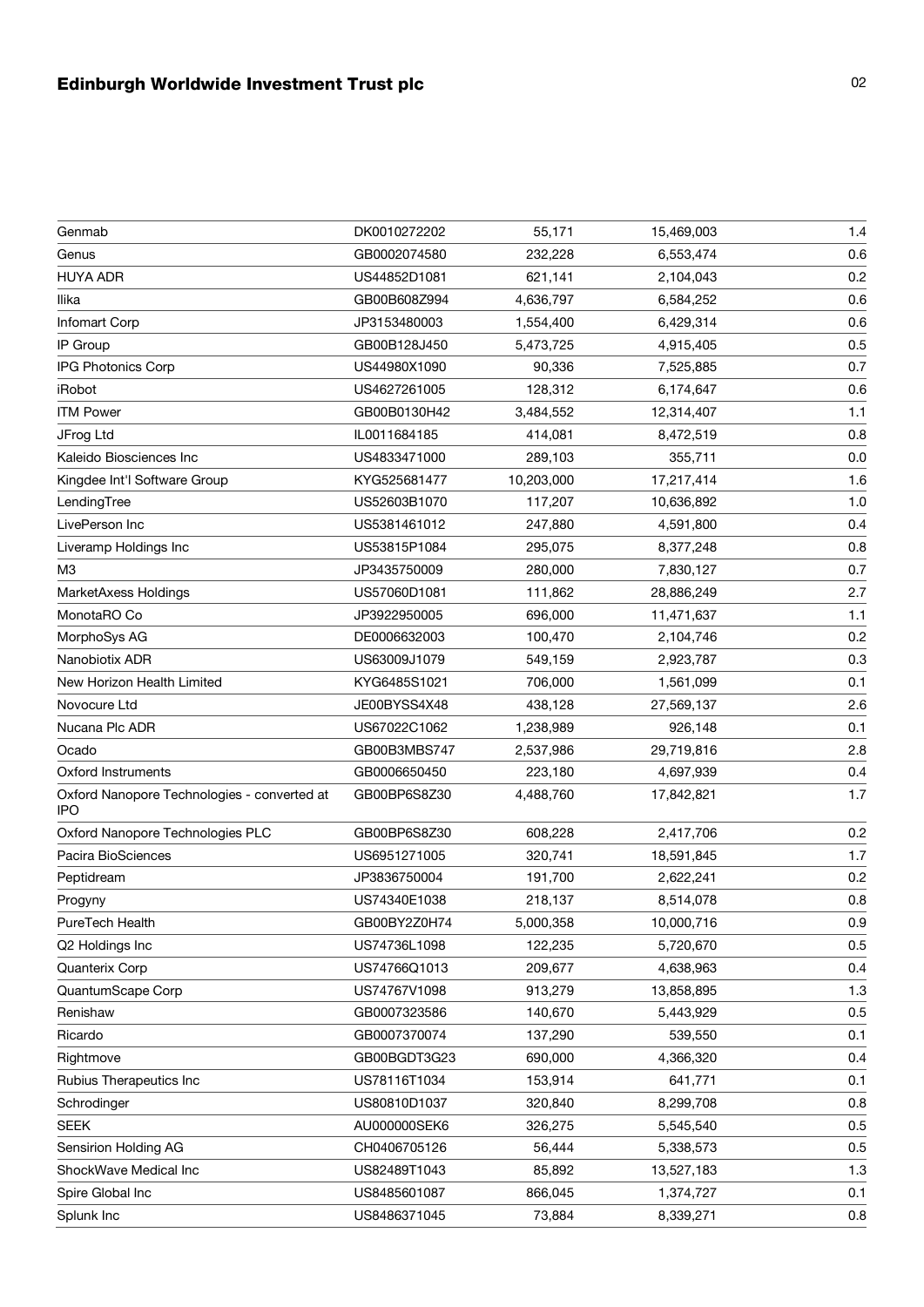## Edinburgh Worldwide Investment Trust plc 03 03

| Sprout Social                                          | US85209W1099 | 245,870    | 14,950,330  | 1.4  |
|--------------------------------------------------------|--------------|------------|-------------|------|
| <b>Staar Surgical</b>                                  | US8523123052 | 503,361    | 30,511,709  | 2.8  |
| <b>Stratasys</b>                                       | IL0011267213 | 144,600    | 2,787,338   | 0.3  |
| Summit Therapeutics New Listing                        | US86627T1088 | 221,895    | 409,528     | 0.0  |
| Sutro Biopharma                                        | US8693671021 | 750,726    | 4,669,765   | 0.4  |
| Tabula Rasa HealthCare Inc                             | US8733791011 | 238,574    | 1,041,887   | 0.1  |
| <b>Tandem Diabetes Care</b>                            | US8753722037 | 148,377    | 13,105,048  | 1.2  |
| Teladoc                                                | US87918A1051 | 297,245    | 16,272,677  | 1.5  |
| Temenos                                                | CH0012453913 | 91,480     | 6,718,021   | 0.6  |
| Tesla Inc                                              | US88160R1014 | 29,222     | 23,916,475  | 2.2  |
| <b>Tissue Regenix</b>                                  | GB00B5SGVL29 | 17,335,826 | 72,810      | 0.0  |
| Trupanion                                              | US8982021060 | 185,000    | 12,491,171  | 1.2  |
| Unity Biotechnology Inc                                | US91381U1016 | 341,111    | 290,164     | 0.0  |
| Upwork Inc                                             | US91688F1049 | 1,305,325  | 23,030,190  | 2.1  |
| Uxin ADR                                               | US91818X1081 | 271,262    | 208,085     | 0.0  |
| <b>Velocys Plc</b>                                     | GB00B11SZ269 | 404,580    | 23,587      | 0.0  |
| Victrex                                                | GB0009292243 | 127,160    | 2,324,485   | 0.2  |
| Vyne Therapeutics Inc                                  | US92941V2097 | 50,056     | 24,712      | 0.0  |
| Wayfair Inc                                            | US94419L1017 | 87,014     | 7,321,825   | 0.7  |
| Xero Ltd                                               | NZXROE0001S2 | 209,514    | 12,277,117  | 1.1  |
| Xeros                                                  | GB00BMGYBJ57 | 63,493     | 34,921      | 0.0  |
| Zai Lab HK Line                                        | KYG9887T1242 | 3,088,790  | 10,544,399  | 1.0  |
| Zillow Group Inc Class A                               | US98954M1018 | 90,840     | 3,326,856   | 0.3  |
| Zillow Group Inc Class C                               | US98954M2008 | 583,573    | 21,851,023  | 2.0  |
| Zuora Inc Class A                                      | US98983V1061 | 781,436    | 8,884,743   | 0.8  |
| <b>Total Listed Equities</b>                           |              |            | 878,636,440 | 81.4 |
| Private Company Investments - excluding Fixed Interest |              |            |             |      |
| Akili Interactive Labs Inc Series C Pref.              |              |            | 4,254,036   | 0.4  |
| Akili Interactive Labs Inc Series D Pref.              |              |            | 16,402,561  | 1.5  |
| Astranis Space Technologies Corp. Series C Pref.       |              |            | 8,918,241   | 0.8  |
| BillionToOne, Inc Series C Pref.                       |              |            | 4,089,622   | 0.4  |
| DNA Script SAS Series C Pref.                          |              |            | 7,243,630   | 0.7  |
| Epic Games, Inc                                        |              |            | 8,291,267   | 0.8  |
| Graphcore Limited Series D2 Pref.                      |              |            | 5,365,926   | 0.5  |
| Graphcore Limited Series E Pref.                       |              |            | 1,711,179   | 0.2  |
| KSQ Therapeutics, Inc. Series C Pref.                  |              |            | 3,999,156   | 0.4  |
| Lightning Labs, Inc Series B Pref.                     |              |            | 6,598,788   | 0.6  |
| PsiQuantum Series C Pref.                              |              |            | 21,473,554  | 2.0  |
| PsiQuantum Series D Pref.                              |              |            | 13,671,048  | 1.3  |
| <b>Reaction Engines Limited</b>                        |              |            | 5,750,000   | 0.5  |
| Relativity Space, Inc. Series D Pref.                  |              |            | 7,198,100   | 0.7  |
| Relativity Space, Inc. Series E Pref.                  |              |            | 3,597,104   | 0.3  |
| Shine Tech (Iluminated Hdgs) Series C-5 Pref.          |              |            | 8,708,978   | 0.8  |
|                                                        |              |            |             |      |